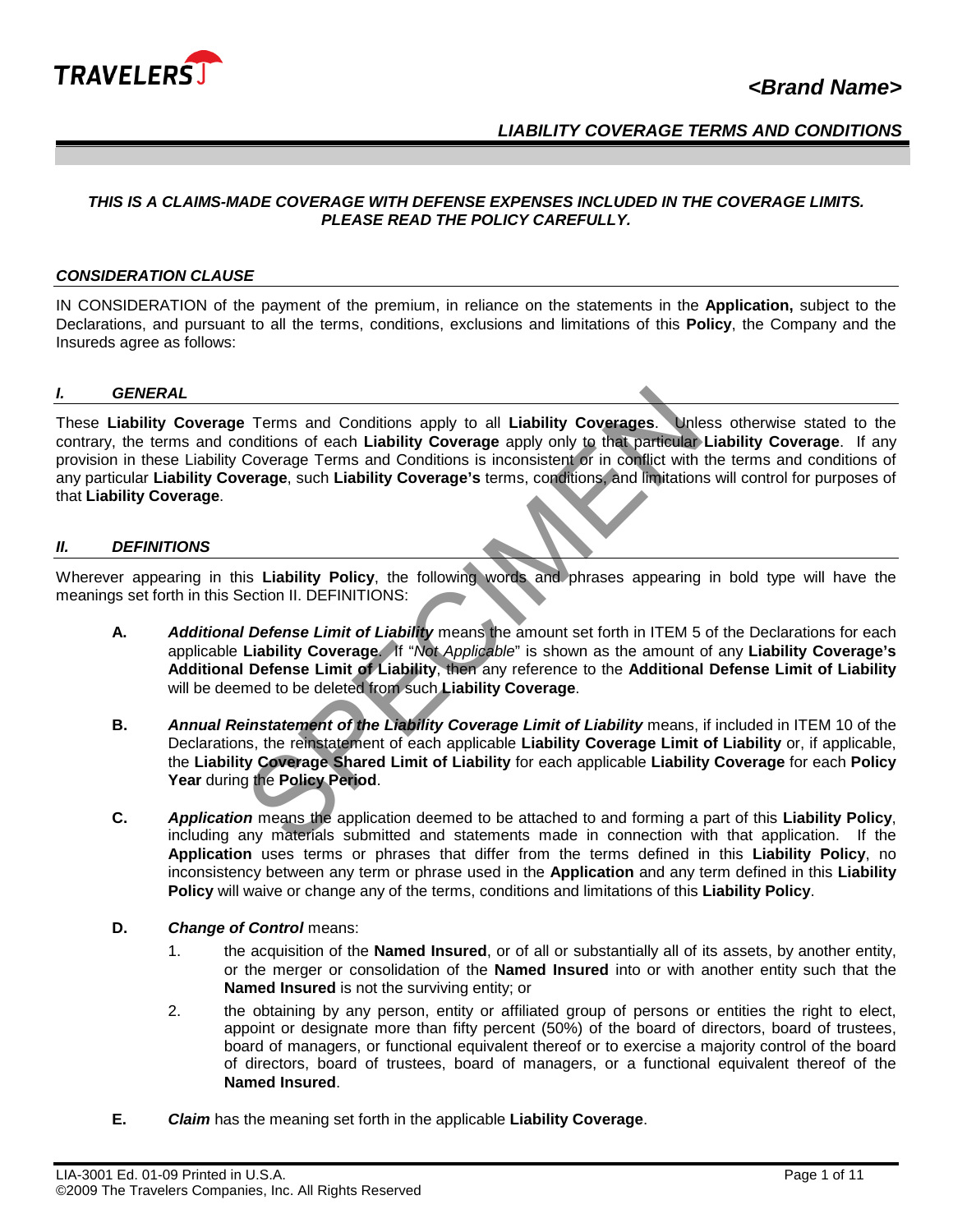- **F.** *Defense Expenses* means reasonable and necessary legal fees and expenses incurred by the Company or the **Insured**, with the Company's consent, in the investigation, defense, settlement and appeal of a **Claim**, including but not limited to, cost of expert consultants and witnesses, premiums for appeal, injunction, attachment or supersedeas bonds (without the obligation to furnish such bonds) regarding such **Claim**; provided, that **Defense Expenses** will not include the salaries, wages, benefits or overhead of, or paid to, any **Insured** or any employee of such **Insured**.
- **G.** *Executive Officer* has the meaning set forth in the applicable **Liability Coverage**.
- **H.** *Financial Insolvency* means, with respect to the **Insured Organization** or any **Outside Entity**, the appointment of a receiver, conservator, liquidator, trustee, or similar official; or the inability of the **Insured Organization** or **Outside Entity** financially to indemnify the **Insured Persons**.
- **I.** *Foreign Parent Corporation* means any entity incorporated outside the United States, which owns more than fifty percent (50%) of the outstanding securities or voting rights representing the right to vote for the election of, or to appoint the **Named Insured's** board of directors, board of trustees or board of managers, or to exercise a majority control of the board of directors, board of trustees or board of managers of the **Named Insured**.
- **J.** *Insured* has the meaning set forth in the applicable **Liability Coverage**.
- **K.** *Insured Organization* has the meaning set forth in the applicable **Liability Coverage**.
- **L.** *Insured Person* has the meaning set forth in the applicable **Liability Coverage**.
- **M.** *Liability Coverage* means, individually or collectively, the **Liability Coverages** that have been purchased, as indicated in ITEM 4 of the Declarations.
- **N.** *Liability Coverage Limit of Liability* means the amount set forth in ITEM 5 of the Declarations for each applicable **Liability Coverage**.
- **O.** *Liability Coverage Shared Limit of Liability* means the amount set forth in ITEM 12 of the Declarations. If "*Not Applicable"* is shown in ITEM 12 of the Declarations or ITEM 4 of the Declarations indicates that only one **Liability Coverage** is included in this **Liability Policy**, any reference to either the **Liability Coverage Shared Limit of Liability** or ITEM 12 of the Declarations will be deemed to be deleted from this **Liability Policy**. as the meaning set forth in the applicable Liability Coverage.<br> **Example 12** and the meaning set forth in the applicable Liability Correson has the meaning set forth in the applicable Liability Coverage<br> **Coverage** means,
- **P.** *Liability Policy* means, collectively, the Declarations, the **Application**, the Liability Coverage Terms and Conditions, each purchased **Liability Coverage**, and any endorsements attached thereto.
- **Q. LLC Manager** means any natural person who was, is or becomes a manager, member of the board of managers, or a functionally equivalent executive of an **Insured Organization** that is a limited liability company.
- **R.** *Loss* has the meaning set forth in the applicable **Liability Coverage**.
- **S.** *Named Insured* means any entity named in ITEM 1 of the Declarations.
- **T.** *Policy Period* means the period from the Inception Date to the Expiration Date set forth in ITEM 2 of the Declarations. In no event will the **Policy Period** continue past the effective date of cancellation or termination of this **Liability Policy**.
- **U.** *Policy Year* means:
	- 1. the period of one year following the Inception Date set forth in ITEM 2 of the Declarations or any anniversary thereof;
	- 2. the time between the Inception Date set forth in ITEM 2 of the Declarations or any anniversary thereof and the effective date of cancellation or termination of this **Liability Policy** if such time period is less than one year;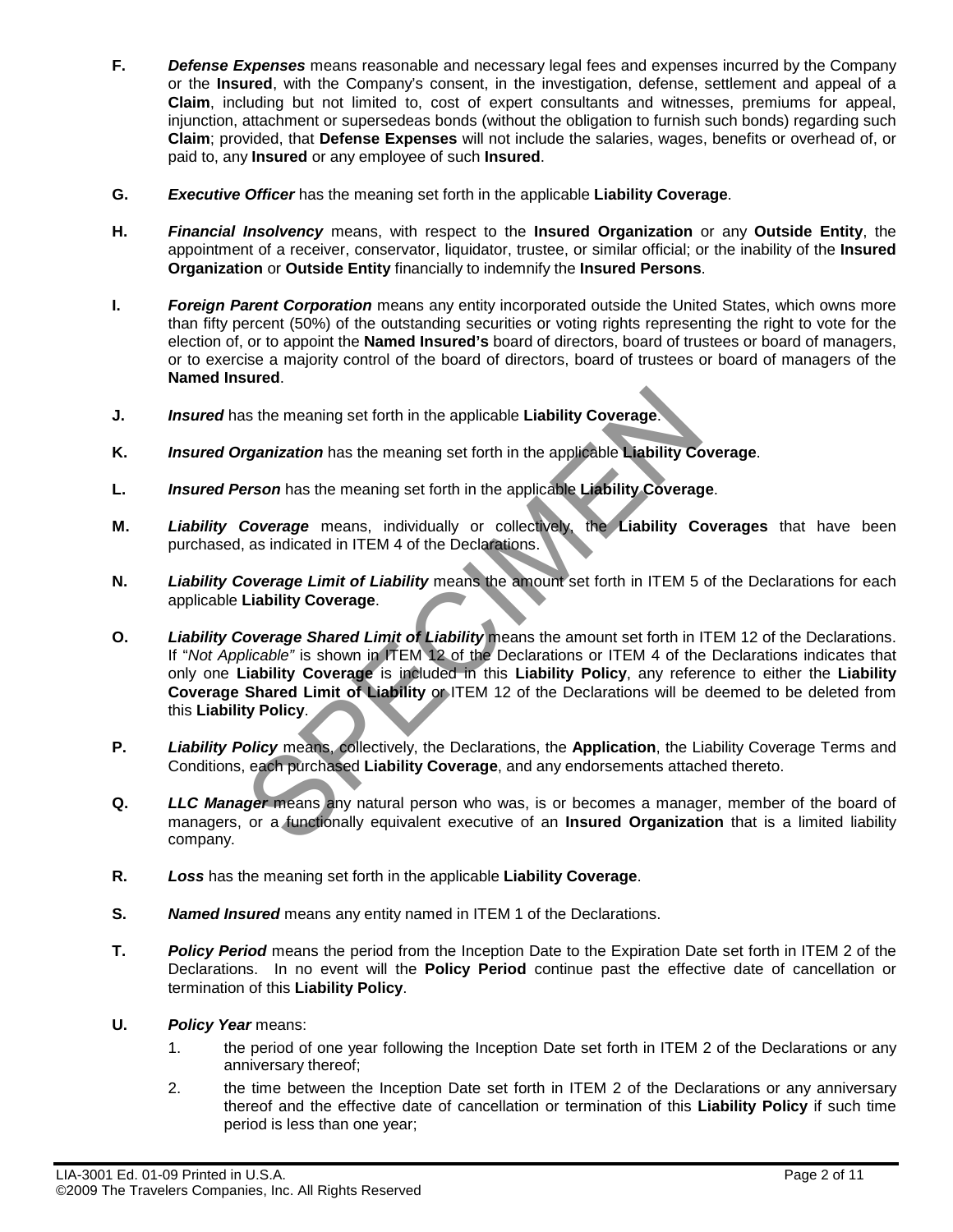- 3. with respect to a **Liability Coverage** added to this **Liability Policy** after the Inception Date set forth in ITEM 2, the time between the inception date of such **Liability Coverage** and any anniversary of this **Liability Policy** if the time between the inception date of such **Liability Coverage** and any anniversary of this **Liability Policy** is less than one year; and
- 4. with respect to a **Liability Coverage** added to this **Liability Policy** after the Inception Date set forth in ITEM 2, the time between the inception date of such **Liability Coverage** and the effective date or cancellation or termination of this **Liability Policy,** if such time is less than one year.
- **V.** *Pollutant* means any solid, liquid, gaseous or thermal irritant or contaminant, including smoke, vapor, soot, fumes, acids, alkalis, chemicals and waste. Waste includes materials to be recycled, reconditioned or reclaimed.
- **W.** *Potential Claim* means any **Wrongful Act** that may subsequently give rise to a **Claim**.
- **X.** *Related Wrongful Act* means all **Wrongful Acts** that have as a common nexus, or are causally connected by reason of, any fact, circumstance, situation, event or decision.
- **Y.** *Subsidiary* has the meaning set forth in the applicable **Liability Coverage**.
- **Z.** *Wage and Hour Law* means any federal, state, or local law or regulation governing or related to the payment of wages including the payment of overtime, on-call time, minimum wages, meals, rest breaks or the classification of employees for the purpose of determining employees' eligibility for compensation under such law(s). If Hour Law means any federal, state, or local law or regulation<br>If Hour Law means any federal, state, or local law or regulation<br>In law(s).<br>Act has the meaning set forth in the applicable Liability Coverage.<br>In law(s).<br>Ac
- **AA.** *Wrongful Act* has the meaning set forth in the applicable **Liability Coverage**.

### *III. CONDITIONS*

### **A. TERRITORY**

This **Liability Policy** applies to **Claims** made or **Wrongful Acts** occurring anywhere in the world.

#### **B. RETENTION**

The **Insured** shall bear uninsured at its own risk the amount of any applicable Retention, which amount must be paid in satisfaction of **Loss.** 

If any **Claim** gives rise to coverage under a single **Liability Coverage**, the Company has no obligation to pay **Loss**, including **Defense Expenses**, until the applicable Retention amount set forth in ITEM 5 of the Declarations has been paid by the **Insured**.

If any **Claim** is subject to different Retentions under a single **Liability Coverage**, the applicable Retentions will be applied separately to each part of such **Claim**, but the sum of such Retentions will not exceed the largest applicable Retention under such **Liability Coverage**.

If any **Claim** gives rise to coverage under two or more **Liability Coverages**, the Company shall have no obligation to pay **Loss**, including **Defense Expenses**, until the largest Retention that is applicable to such **Claim** under such **Liability Coverages** has been paid by the **Insured**.

No Retention will apply to an **Insured Person** if indemnification by the **Insured Organization** is not permitted by law or if the **Insured Organization** is unable to make such indemnification solely by reason of its **Financial Insolvency**. The **Insured Organization** will be conclusively deemed to have indemnified all **Insured Persons** to the extent that the **Insured Organization** is permitted or required to indemnify them pursuant to law, common or statutory, or contract, or the charter or by-laws of the **Insured Organization**.

The Company, at its sole discretion, may pay all or part of the Retention amount on behalf of any **Insured**, and in such event, the **Insureds** agree to repay the Company any amounts so paid.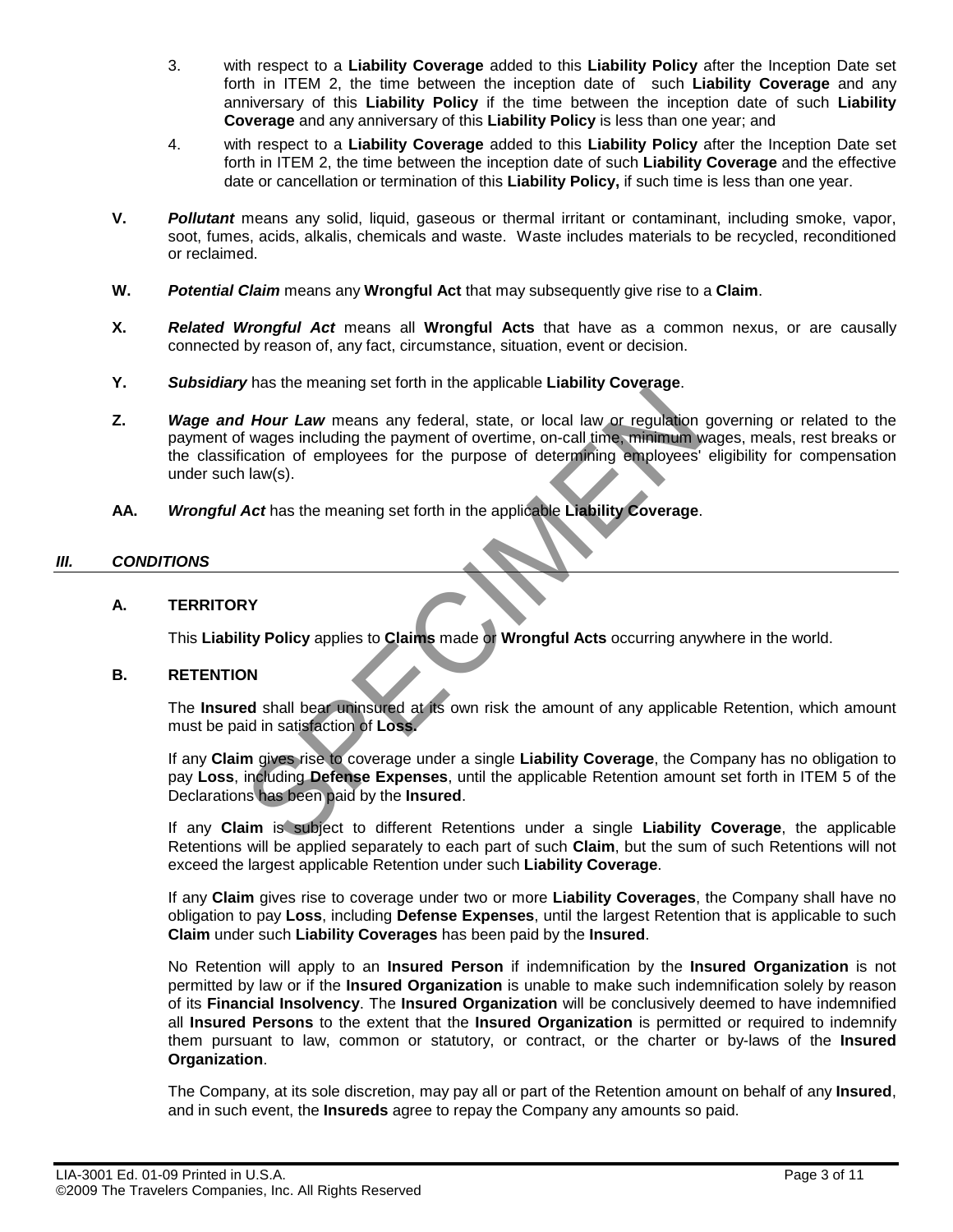# **C. LIMITS OF LIABILITY**

1. Liability Coverage Limit of Liability

Regardless of the number of persons or entities bringing **Claims** or the number of persons or entities who are **Insureds**, and regardless of when payment is made by the Company or when an **Insured's** legal obligation with regard thereto arises or is established, and further subject to any applicable **Liability Coverage Shared Limit of Liability** or **Annual Reinstatement of the Liability Coverage Limit of Liability**:

- a. the Company's maximum limit of liability for all **Loss**, including **Defense Expenses**, for all **Claims** under each applicable **Liability Coverage** will not exceed the remaining **Liability Coverage Limit of Liability** stated in ITEM 5 of the **Declarations** for each applicable **Liability Coverage**; and
- b. in the event that a **Claim** triggers more than one **Liability Coverage**, the Company's maximum limit of liability for all **Loss**, including **Defense Expenses**, for any such **Claim** will not exceed the sum of the remaining **Liability Coverage Limits of Liability** of the applicable **Liability Coverages**.
- 2. Liability Coverage Shared Limit of Liability

Regardless of the number of persons or entities bringing **Claims** or the number of persons or entities who are **Insureds**, and regardless of when payment is made by the Company or when an **Insured's** legal obligation with regard thereto arises or is established; and further subject to any applicable **Annual Reinstatement of the Liability Coverage Limit of Liability**, if ITEM 4 of the Declarations indicates that more than one **Liability Coverage** has been purchased and a **Liability Coverage Shared Limit of Liability** is shown in ITEM 12 of the Declarations:

- a. the Company's maximum limit of liability for all **Loss**, including **Defense Expenses**, for all **Claims** under all **Liability Coverages** subject to the **Liability Coverage Shared Limit of Liability**, as set forth in ITEM 12 of the Declarations, will not exceed the remaining **Liability Coverage Shared Limit of Liability**; and
- b. if the **Liability Coverage Shared Limit of Liability** is exhausted by the payment of amounts covered under any **Liability Coverage** subject to the **Liability Coverage Shared Limit of Liability, as set forth in ITEM 12 of the Declarations, the premium for all Liability Coverages** subject to the **Liability Coverage Shared Limit of Liability**, as set forth in ITEM 12 of the Declarations, will be fully earned, all obligations of the Company under all **Liability Coverages** subject to the **Liability Coverage Shared Limit of Liability**, as set forth in ITEM 12 of the Declarations, will be completely fulfilled and exhausted, including any duty to defend, and the Company will have no further obligations of any kind or nature whatsoever under any **Liability Coverage** subject to the **Liability Coverage Shared Limit of Liability**, as set forth in ITEM 12 of the Declarations. bility Coverage Shared Limit of Liability<br>gardless of the number of persons or entities bringing Claims of<br>tities who are **Insureds**, and regardless of when payment is made<br>sured's legal obligation with regard thereto aris
- 3. Annual Reinstatement of the Liability Coverage Limit of Liability

Regardless of the number of persons or entities bringing **Claims** or the number of persons or entities who are **Insureds**, and regardless of when payment is made by the Company or when an **Insured's** legal obligation with regard thereto arises or is established, if ITEM 10 of the Declarations includes an **Annual Reinstatement of the Liability Coverage Limit of Liability**:

- a. the Company's maximum limit of liability for all **Loss**, including **Defense Expenses**, for all **Claims** made during each **Policy Year** will not exceed the remaining **Liability Coverage Limit of Liability** stated in ITEM 5 of the Declarations for each applicable **Liability Coverage** or, if applicable, the remaining **Liability Coverage Shared Limit of Liability**; and
- b. with regard to the Extended Reporting Period or the Run-Off Extended Reporting Period, if applicable, the Company's maximum limit of liability for all **Claims** made during the Extended Reporting Period or the Run-Off Extended Reporting Period will not exceed the remaining **Liability Coverage Limit of Liability** or, if applicable, the **Liability Coverage Shared Limit of Liability** for the last **Policy Year** in effect at the time of the termination or cancellation of the **Liability Coverage** or the **Change of Control**.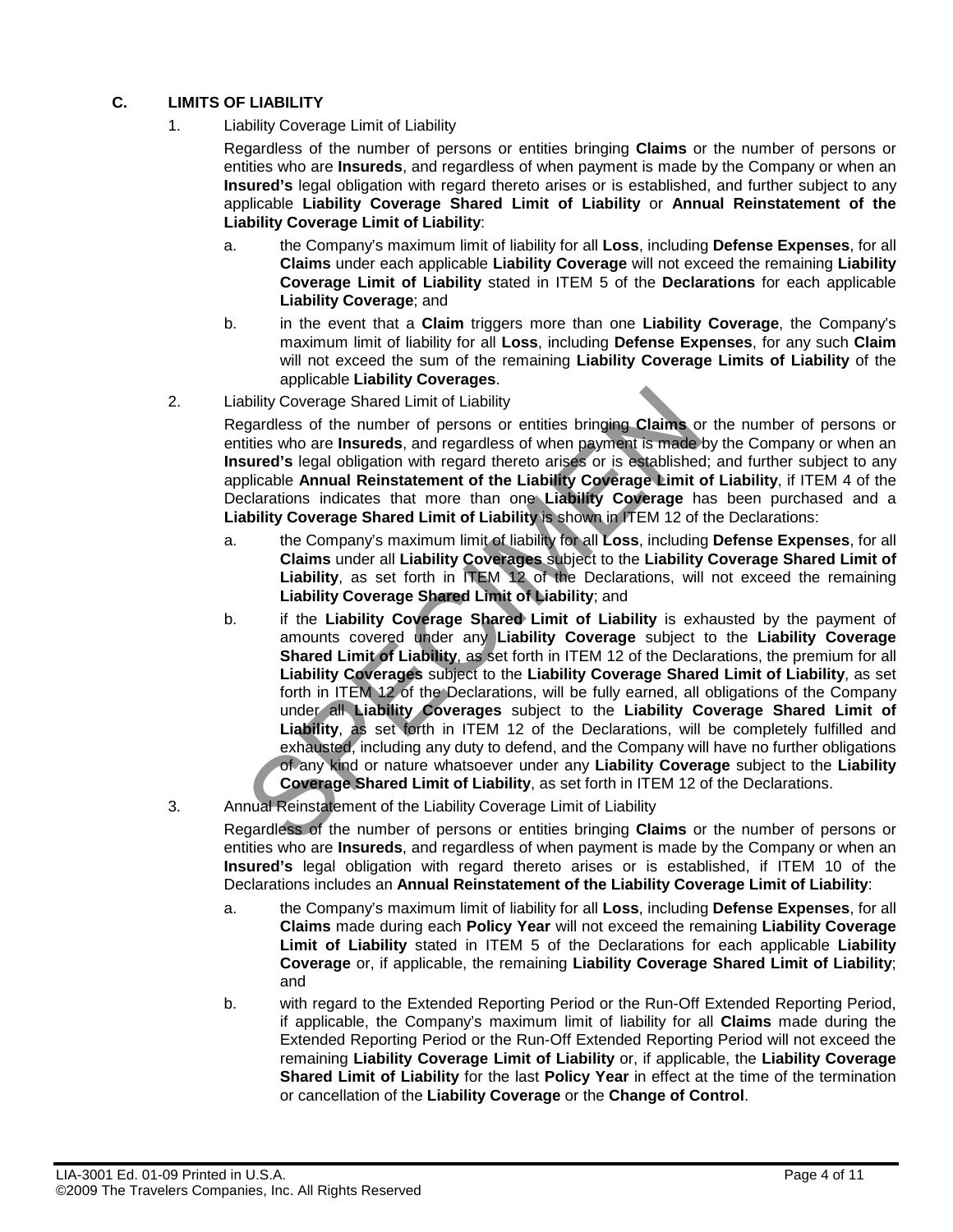### 4. Other Provisions

Payment of **Defense Expenses** will reduce and may exhaust all applicable limits of liability. In the event the amount of **Loss** exceeds the portion of the applicable limit of liability remaining after prior payments of **Loss**, the Company's liability will not exceed the remaining amount of the applicable limit of liability. In no event will the Company be obligated to make any payment for **Loss**, including **Defense Expenses**, with regard to a **Claim** after the applicable limit of liability has been exhausted by payment or tender of payment of **Loss**.

If a **Liability Coverage Limit of Liability** is exhausted by the payment of amounts covered under such **Liability Coverage**, the premium for such **Liability Coverage** will be fully earned, all obligations of the Company under such **Liability Coverage** will be completely fulfilled and exhausted, including any duty to defend, and the Company will have no further obligations of any kind or nature whatsoever under such **Liability Coverage**.

### **D. ADDITIONAL DEFENSE COVERAGE**

Regardless of the number of persons or entities bringing **Claims** or the number of persons or entities who are **Insureds**, and regardless of when payment is made by the Company or when an **Insured's** legal obligation with regard thereto arises or is established, if ITEM 5 of the Declarations indicates that any **Liability Coverage** includes Additional Defense Coverage, **Defense Expenses** incurred by the Company or the **Insured**, with the Company's consent, in the defense of any **Claim** made during the **Policy Period** under any such **Liability Coverage** will apply first to and reduce the **Additional Defense Limit of Liability**. The **Additional Defense Limit of Liability** will be in addition to, and not part of, such **Liability Coverage's** applicable **Liability Coverage Limit of Liability** or **Liability Coverage Shared Limit of Liability**, if applicable. The **Additional Defense Limit of Liability** is applicable to **Defense Expenses** only. If the **Annual Reinstatement of the Liability Coverage Limit of Liability** is applicable, the **Additional Defense Limit of Liability** will be reinstated for each **Policy Year**. wire agree includes Additional Defense Coverage, Defense Expension overage includes Additional Defense Coverage, Defense Expensively and the company's consent, in the defense of any Claim ma such Liability Coverage will ap

Upon exhaustion of the Additional Defense Limit of Liability:

- 1. **Defense Expenses** incurred by the Company or the **Insured**, with the Company's consent, in the defense of a **Claim** are part of and not in addition to any applicable limit of liability; and
- 2. payment by the Company or the **Insured**, with the Company's consent, of **Defense Expenses** reduces any applicable limit of liability.

### **E. CLAIM DEFENSE**

- 1. If Duty-to-Defend coverage is provided with respect to this **Liability Policy** as indicated in ITEM 7 of the Declarations, the Company will have the right and duty to defend any **Claim** covered by a **Liability Coverage**, even if the allegations are groundless, false or fraudulent, including the right to select defense counsel with respect to such **Claim**; provided, that the Company will not be obligated to defend or to continue to defend any **Claim** after the applicable limit of liability has been exhausted by payment of **Loss**.
- 2. If Reimbursement coverage is provided with respect to this **Liability Policy** as indicated in ITEM 7 of the Declarations:
	- a. the Company will have no duty to defend any **Claim** covered by a **Liability Coverage**. It will be the duty of the **Insured** to defend such **Claims**; and the Company will have the right to participate with the **Insured** in the investigation, defense and settlement, including the negotiation of a settlement of any **Claim** that appears reasonably likely to be covered in whole or in part by such **Liability Coverage** and the selection of appropriate defense counsel; and
	- b. upon written request, the Company will advance **Defense Expenses** with respect to such **Claim**. Such advanced payments by the Company will be repaid to the Company by the **Insureds** severally according to their respective interests in the event and to the extent that the **Insureds** are not entitled to payment of such **Defense Expenses** under such **Liability Coverage**. As a condition of any payment of **Defense Expenses** under this subsection, the Company may require a written undertaking on terms and conditions satisfactory to the Company guaranteeing the repayment of any **Defense Expenses** paid to or on behalf of any **Insured** if it is finally determined that any such **Claim** or portion of any **Claim** is not covered under such **Liability Coverage**.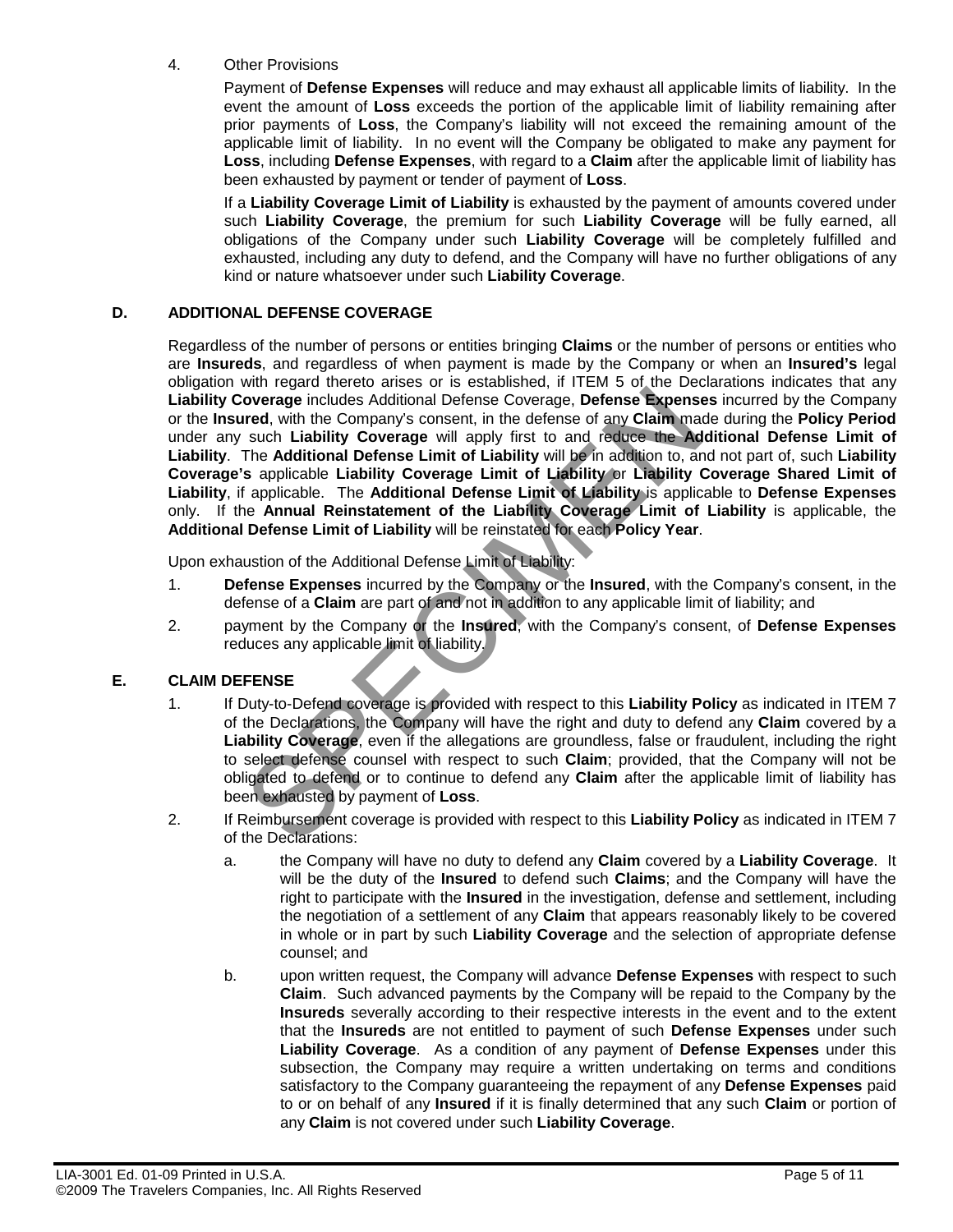3. The **Insured** agrees to cooperate with the Company and, upon the Company's request, assist in making settlements and in the defense of **Claims** and in enforcing rights of contribution or indemnity against any person or entity which may be liable to the **Insured** because of an act or omission insured under such **Liability Coverage**, will attend hearings and trials and assist in securing and giving evidence and obtaining the attendance of witnesses.

# **F. INSURED'S DUTIES IN THE EVENT OF A CLAIM**

The **Insured's** duty to report a **Claim** commences on the earliest date a written notice thereof is received by an **Executive Officer.** If an **Executive Officer** becomes aware that a **Claim** has been made against any **Insured**, the **Insured**, as a condition precedent to any rights under this **Liability Policy**, must give to the Company written notice of the particulars of such **Claim**, including all facts related to any alleged **Wrongful Act**, the identity of each person allegedly involved in or affected by such **Wrongful Act**, and the dates of the alleged events, as soon as practicable. The **Insured** agrees to give the Company such information, assistance and cooperation as it may reasonably require.

All notices under this subsection must be sent by mail or prepaid express courier to the address set forth in ITEM 3 of the Declarations and will be effective upon receipt. The **Insured** agrees not to voluntarily settle any **Claim**, make any settlement offer, assume or admit any liability or, except at the **Insured's** own cost, voluntarily make any payment, pay or incur any **Defense Expenses**, or assume any obligation or incur any other expense, without the Company's prior written consent, such consent not to be unreasonably withheld. The Company is not liable for any settlement, **Defense Expenses**, assumed obligation or admission to which it has not consented.

### **G. NOTICE OF POTENTIAL CLAIMS**

If an **Insured** becomes aware of a **Potential Claim** and gives the Company written notice of the particulars of such **Potential Claim,** including all facts related to the **Wrongful Act**, the identity of each person allegedly involved in or affected by such **Wrongful Act**, the dates of the alleged events, and the reasons for anticipating a **Claim**, as soon as practicable during the **Policy Period**, or if exercised, during the Extended Reporting Period or Run-Off Extended Reporting Period, any **Claim** subsequently made against any **Insured** arising out of such **Wrongful Act** will be deemed to have been made during the **Policy Period**. Claim, make any seturement oner, assume or admit any make the constanting make any payment, pay or incur any **Defense Expenses**, other expense, without the Company's prior written consent, by withheld. The Company is not l

All notices under this subsection must be sent by mail or prepaid express courier to the address set forth in ITEM 3 of the Declarations and will be effective upon receipt.

### **H. RELATED CLAIMS**

All **Claims** or **Potential Claims** for **Related Wrongful Acts** will be considered as a single **Claim** or **Potential Claim**, whichever is applicable, for purposes of this **Liability Policy**. All **Claims** or **Potential Claims** for **Related Wrongful Acts** will be deemed to have been made at the time the first of such **Claims** or **Potential Claims** for **Related Wrongful Acts** was made whether prior to or during the **Policy Period**, or if exercised, during the Extended Reporting Period or Run-Off Extended Reporting Period.

### **I. SUBROGATION**

In the event of payment under this **Liability Policy**, the Company is subrogated to all of the **lnsured's**  rights of recovery against any person or organization to the extent of such payment and the **Insured**  agrees to execute and deliver instruments and papers and do whatever else is necessary to secure such rights. The **Insured** will do nothing to prejudice such rights.

### **J. RECOVERIES**

All recoveries from third parties for payments made under this **Liability Policy** will be applied, after first deducting the costs and expenses incurred in obtaining such recovery, in the following order of priority:

1. first, to the Company to reimburse the Company for any Retention amount it has paid on behalf of any **Insured**;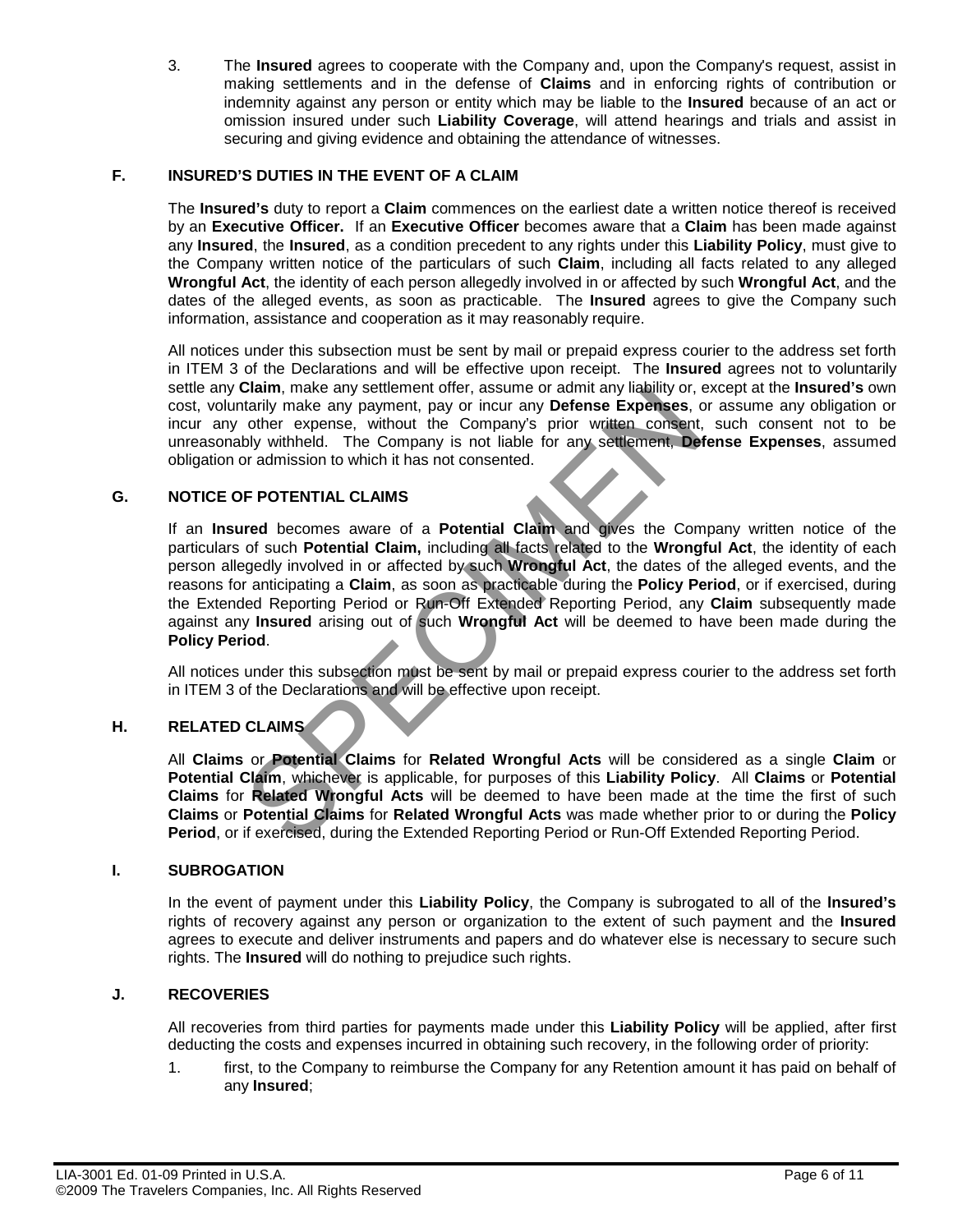- 2. second, to the **Insured** to reimburse the **Insured** for the amount it has paid which would have been paid hereunder but for the fact that it is in excess of the applicable limits of liability hereunder;
- 3. third, to the Company to reimburse the Company for the amount paid hereunder; and
- 4. fourth, to the **Insured** in satisfaction of any applicable Retention;

provided, recoveries do not include any recovery from insurance, suretyship, reinsurance, security or indemnity taken for the Company's benefit.

### **K. CHANGE OF CONTROL**

If, during the **Policy Period**, a **Change of Control** occurs, coverage will continue in full force and effect with respect to **Claims** for **Wrongful Acts** committed before such event, but coverage will cease with respect to **Claims** for **Wrongful Acts** committed after such event. No coverage will be available hereunder for **Loss**, including **Defense Expenses**, for any **Claim** based upon, alleging, arising out of, or in any way relating to, directly or indirectly any **Wrongful Act** committed or allegedly committed after such event. After any such event, the **Liability Policy** may not be canceled by the **Named Insured** and the entire premium for the **Liability Policy** will be deemed fully earned.

Upon the occurrence of any **Change of Control**, the **Named Insured** will have the right to give the Company notice that it desires to purchase a Run-Off Extended Reporting Period for any **Liability Coverage** for the period set forth in ITEM 9 of the Declarations following the effective date of such **Change of Control**, regarding **Claims** made during such Run-Off Extended Reporting Period against persons or entities who at the effective date of the **Change of Control** are **Insureds**, but only for **Wrongful Acts** occurring wholly prior to such **Change of Control** and which otherwise would be covered by such **Liability Coverage**, subject to the following provisions: occurrence of any **Change of Control**, the Named Insured will<br>notice that it desires to purchase a Run-Off Extended Reportit<br>for the preird set forth in ITEM 9 of the Declarations following<br>f **Control**, regarding Claims ma

- 1. such Run-Off Extended Reporting Period will not provide new, additional or renewed limits of liability; and
- 2. the Company's total liability for all **Claims** made during such Run-Off Extended Reporting Period will be only the remaining portion of the applicable limit of liability set forth in the Declarations as of the effective date of the **Change of Control**.

The premium due for the Run-Off Extended Reporting Period will equal the percentage set forth in ITEM 9 of the Declarations of the annualized premium of the applicable **Liability Coverage**, including the fully annualized amount of any additional premiums charged by the Company during the **Policy Period** prior to the **Change of Control**. The entire premium for the Run-Off Extended Reporting Period will be deemed fully earned at the commencement of such Run-Off Extended Reporting Period.

The right to elect the Run-Off Extended Reporting Period will terminate unless written notice of such election, together with payment of the additional premium due, is received by the Company within thirty (30) days of the **Change of Control**. In the event the Run-Off Extended Reporting Period is purchased, the option to purchase the Extended Reporting Period in Section III. CONDITIONS O. EXTENDED REPORTING PERIOD of these Liability Coverage Terms and Conditions will terminate. In the event the Run-Off Extended Reporting Period is not purchased, the **Named Insured** will have the right to purchase the Extended Reporting Period under the terms of Section III. CONDITIONS O. EXTENDED REPORTING PERIOD of these Liability Coverage Terms and Conditions.

If, at any time during the **Policy Period**, the **Insured Organization** eliminates or reduces its ownership interest in, or control over a **Subsidiary**, such that it no longer meets the definition of a **Subsidiary**, coverage will continue for such entity but only with regard to **Claims** for **Wrongful Acts** which occurred wholly during the time that the entity was a **Subsidiary**.

### **L. ACQUISITIONS**

If, during the **Policy Period**, the **Insured Organization** acquires or forms a **Subsidiary**, this **Liability Policy** will provide coverage for such **Subsidiary** and its respective **Insured Persons**, subject to all other terms and conditions of this **Liability Policy**, provided written notice of such acquisition or formation has been given to the Company, and specific application has been submitted on the Company's form in use at the time, together with such documentation and information as the Company may require, all within ninety (90) days after the effective date of such formation or acquisition. Coverage for such **Subsidiary** will not be afforded following such 90-day period unless the Company has agreed to provide such coverage,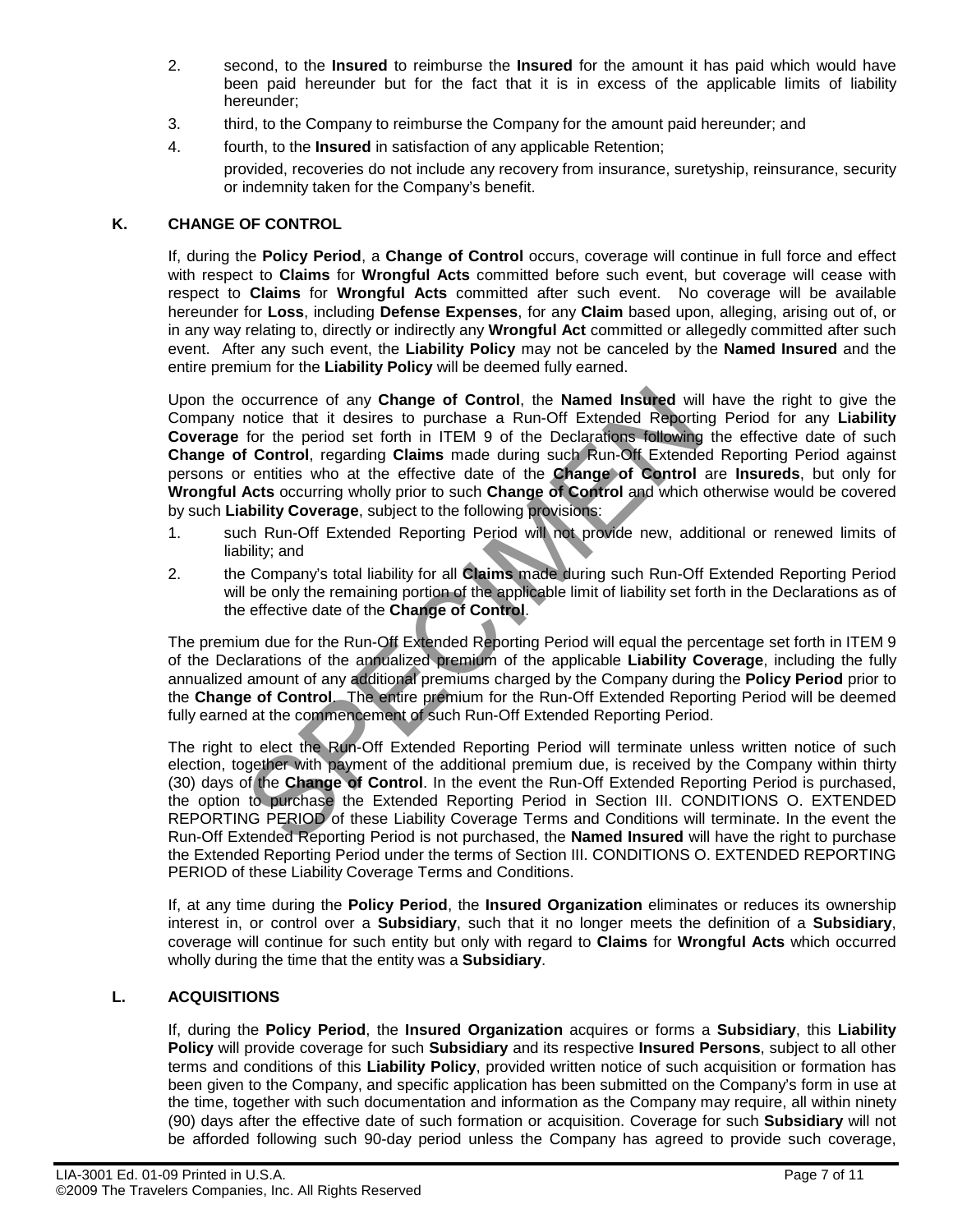subject to any additional terms and conditions as the Company may require, and the **Named Insured** has paid the Company any additional premium as may be required by the Company.

The 90-day notice requirement and the 90-day limitation of coverage will not apply provided that: (1) the assets of the acquired or formed **Subsidiary** do not exceed 30% of the total assets of the **Insured Organization** as reflected in the **Insured Organization's** most recent fiscal year-end financial statement; or (2) the acquisition or formation occurs less than 90 days prior to the end of the **Policy Period**.

# **M. SPOUSAL AND DOMESTIC PARTNER LIABILITY COVERAGE**

This **Liability Policy** will, subject to all of its terms, conditions, and limitations, be extended to apply to **Loss** resulting from a **Claim** made against a person who, at the time the **Claim** is made, is a lawful spouse or a person qualifying as a domestic partner under the provisions of any applicable federal, state or local law (a "Domestic Partner") of an **Insured Person**, but only if and so long as:

- 1. the **Claim** against such spouse or Domestic Partner results from a **Wrongful Act** actually or allegedly committed by the **Insured Person**, to whom the spouse is married, or who is joined with the Domestic Partner; and
- 2. such **Insured Person** and his or her spouse or Domestic Partner are represented by the same counsel in connection with such **Claim**.

No spouse or Domestic Partner of an **Insured Person** will, by reason of this subsection have any greater right to coverage under this **Liability Policy** than the **Insured Person** to whom such spouse is married, or to whom such Domestic Partner is joined.

The Company has no obligation to make any payment for **Loss** in connection with any **Claim** against a spouse or Domestic Partner of an **Insured Person** for any actual or alleged act, error, omission, misstatement, misleading statement, neglect or breach of duty by such spouse or Domestic Partner. unsel in connection with such Claim.<br>
or Domestic Partner of an Insured Person will, by reason of this<br>
verage under this **Liability Policy** than the Insured Person to when<br>
uch Domestic Partner is joined.<br>
any has no obli

# **N. FOREIGN PARENT CORPORATION COVERAGE**

This **Liability Policy** will, subject to all of its terms, conditions, and limitations, be extended to apply coverage for **Defense Expenses** resulting from any **Claim** made against a **Foreign Parent Corporation**, but only if and so long as:

- 1. such **Claim** results from a **Wrongful Act** actually or allegedly committed solely by any **Insured**;
- 2. such **Insured** and the **Foreign Parent Corporation** are represented by the same counsel in connection with such **Claim**; and
- 3. such **Insured** is included as a co-defendant.

No **Foreign Parent Corporation** will, by reason of this subsection, have any greater right to coverage under this **Liability Policy** than any **Insured**.

The Company has no obligation to make any payment for **Loss** in connection with any **Claim** against a **Foreign Parent Corporation** for any actual or alleged act, error, omission, misstatement, misleading statement, neglect or breach of duty by such **Foreign Parent Corporation** or any member of the board of directors, officer, employee, or functional equivalent thereof.

### **O. EXTENDED REPORTING PERIOD**

At any time prior to or within 60 days after the effective date of termination or cancellation of any **Liability Coverage** for any reason other than nonpayment of premium, the **Named Insured** may give the Company written notice that it desires to purchase an Extended Reporting Period for the period set forth in ITEM 8 of the Declarations following the effective date of such termination or cancellation, regarding **Claims** made during such Extended Reporting Period against persons or entities who at or prior to the effective date of termination or cancellation are **Insureds**, but only for **Wrongful Acts** occurring wholly prior to the effective date of the termination or cancellation and which otherwise would be covered by such **Liability Coverage**, subject to the following provisions:

1. such Extended Reporting Period will not provide a new, additional or renewed limit(s) of liability; and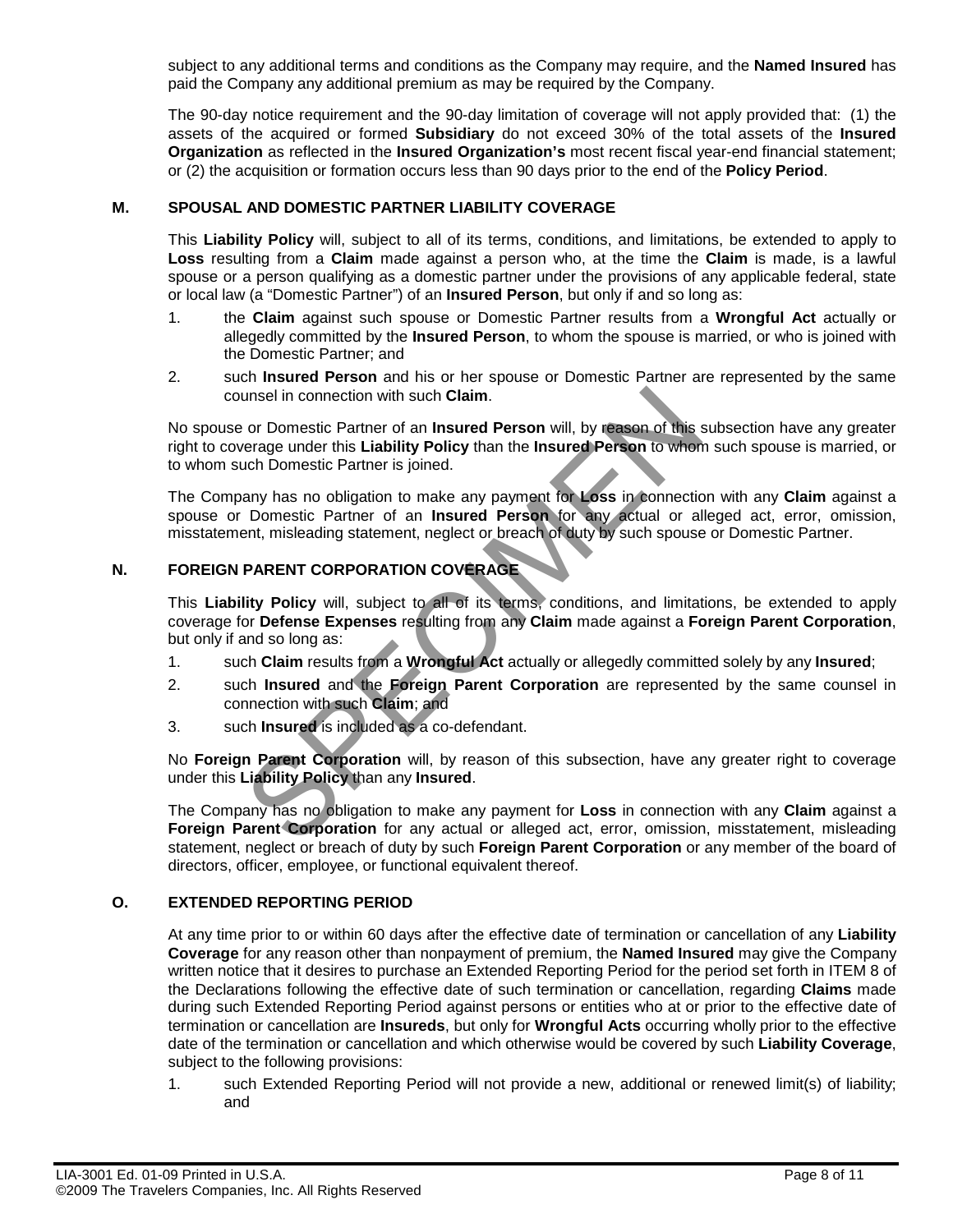2. the Company's maximum limit of liability for all **Claims** made during such Extended Reporting Period will be only the remaining portion of the applicable limit of liability set forth in the Declarations as of the effective date of the termination or cancellation;

The premium due for the Extended Reporting Period will equal the percentage set forth in ITEM 8 of the Declarations of the annualized premium of the applicable **Liability Coverage**, including the fully annualized amount of any additional premiums charged by the Company during the **Policy Year** prior to such termination or cancellation. The entire premium for the Extended Reporting Period will be deemed to have been fully earned at the commencement of such Extended Reporting Period.

The right to elect the Extended Reporting Period will terminate unless written notice of such election, together with payment of the additional premium due, is received by the Company within 60 days of the effective date of the termination or cancellation.

# **P. ALLOCATION**

- 1. If Duty-to-Defend coverage is indicated in ITEM 7 of the Declarations and there is a **Claim** under any **Liability Coverage** in which the **Insureds** who are afforded coverage for such **Claim** incur an amount consisting of both **Loss** that is covered by such **Liability Coverage** and also loss that is not covered by such **Liability Coverage** because such **Claim** includes both covered and uncovered matters or covered and uncovered parties, then such covered **Loss** and uncovered loss will be allocated as follows:
	- a. one hundred percent (100%) of **Defense Expenses** incurred by the **Insureds** who are afforded coverage for such **Claim** will be allocated to covered **Loss**; and
	- b. all loss other than **Defense Expense** will be allocated between covered **Loss** and uncovered loss based upon the relative legal and financial exposures of, and relative benefits obtained in connection with the defense and settlement of the **Claim** by the **Insured Persons**, the **Insured Organization**, and others not insured under such **Liability Coverage**. In making such a determination, the **Insured Organization**, the **Insured Persons** and the Company agree to use their best efforts to determine a fair and proper allocation of all such amounts. In the event that an allocation cannot be agreed to, then the Company will be obligated to make an interim payment of the amount of **Loss** which the parties agree is not in dispute until a final amount is agreed upon or determined pursuant to the provisions of the applicable **Liability Coverage** and applicable law. r covered material or covered material or covered matters or covered matters or covered and uncovered parties, then such covered and uncovered parties, then such covered as so those such Claim will be allocated to covered
- 2. If Reimbursement coverage is indicated in ITEM 7 of the Declarations and there is a **Claim** under any **Liability Coverage** in which the **Insureds** who are afforded coverage for such **Claim** incur an amount consisting of both **Loss** that is covered by such **Liability Coverage** and also loss that is not covered by such **Liability Coverage** because such **Claim** includes both covered and uncovered matters or covered and uncovered parties, the **Insureds** and the Company agree to use their best efforts to determine a fair and proper allocation of all such amounts. In making such a determination, the parties will take into account the relative legal and financial exposures of, and relative benefits obtained in connection with the defense and settlement of the **Claim** by the **Insured Persons**, the **Insured Organization**, and others not insured under the applicable **Liability Coverage**. In the event that an allocation cannot be agreed to, then the Company will be obligated to make an interim payment of the amount of **Loss** which the parties agree is not in dispute until a final amount is agreed upon or determined pursuant to the provisions of the applicable **Liability Coverage** and applicable law.

# **Q. CANCELLATION**

The Company may cancel this **Liability Policy** for failure to pay a premium when due, in which case twenty (20) days written notice will be given to the **Named Insured**, unless, payment in full is received within twenty (20) days of the **Named Insured's** receipt of such notice of cancellation. The Company has the right to the premium amount for the portion of the **Policy Period** during which this **Liability Policy**  was in effect.

Subject to the provisions set forth in Section III. CONDITIONS K. CHANGE OF CONTROL, the **Named Insured** may cancel any **Liability Coverage** by mailing the Company written notice stating when, thereafter, not later than the Expiration Date set forth in ITEM 2 of the Declarations, such cancellation will be effective. In the event the **Named Insured** cancels, the earned premium will be computed in accordance with the customary short rate table and procedure. Premium adjustment may be made either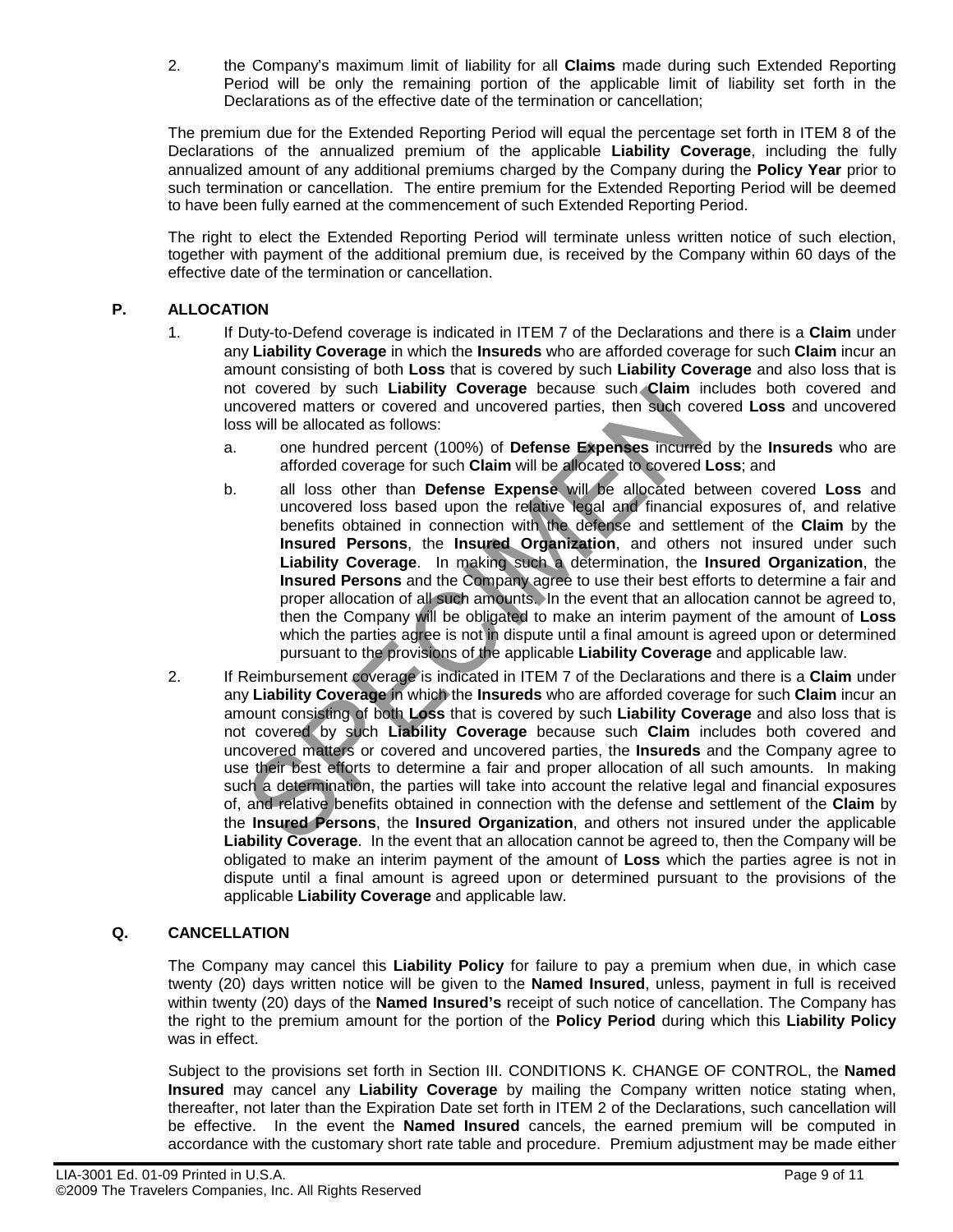at the time cancellation is effective or as soon as practicable after cancellation becomes effective, but payment or tender of unearned premium is not a condition of cancellation.

The Company will not be required to renew this **Liability Policy** upon its expiration. If the Company elects not to renew, it will provide to the **Named Insured** written notice to that effect at least thirty (30) days before the Expiration Date set forth in ITEM 2 of the Declarations.

# **R. ACTION AGAINST THE COMPANY**

No action will lie against the Company unless there has been full compliance with all of the terms of this **Liability Policy**.

No person or organization has any right under this **Liability Policy** to join the Company as a party to any action against the **Insured** to determine the **Insured's** liability, nor may the Company be impleaded by an **Insured** or said **Insured's** legal representative.Bankruptcy or insolvency of any **Insured** or an **Insured's**  estate does not relieve the Company of any of its obligations hereunder.

### **S. CHANGES**

Only the **Named Insured** is authorized to make changes in the terms of this **Liability Policy** and solely with the Company's prior written consent. This **Liability Policy's** terms can be changed, amended or waived only by endorsement issued by the Company and made a part of this **Liability Policy**. Notice to any representative of the **Insured** or knowledge possessed by any agent or by any other person will not effect a waiver or change to any part of this **Liability Policy**, or estop the Company from asserting any right under the terms, conditions and limitations of this **Liability Policy**, nor may the terms, conditions and limitations hereunder be waived or changed, except by a written endorsement to this **Liability Policy** issued by the Company. lamed Insured is authorized to make changes in the terms of this<br>ompany's prior written consent. This Liability Policy's terms can<br>by the company and made a part of this<br>entative of the Insured or knowledge possessed by an

#### **T. ASSIGNMENT**

This **Liability Policy** may not be assigned or transferred, and any such attempted assignment or transfer is void and without effect unless the Company has provided its prior written consent to such assignment or transfer.

### **U. REPRESENTATIONS**

By acceptance of the terms set forth in this **Liability Policy**, each **Insured** represents and agrees that the statements contained in the **Application**, which is deemed to be attached hereto, incorporated herein, and forming a part hereof, are said **Insured's** agreements and representations, that such representations are material to the Company's acceptance of this risk, that this **Liability Policy** is issued in reliance upon the truth of such representations, and embodies all agreements existing between said **Insured** and the Company or any of its agents.

If any statement or representation in the **Application** is untrue with respect to any **Liability Coverage**, such **Liability Coverage** is void and of no effect whatsoever, but only with respect to:

- 1. any **Insured Person** who knew, as of the Inception Date set forth in ITEM 2 of the Declarations, that the statement or representation was untrue;
- 2. any **Insured Organization**, with respect to its indemnification coverage, to the extent it indemnifies any **Insured Person** referenced in 1. above; and
- 3. any **Insured Organization**, if the person who signed the **Application** knew that the statement or representation was untrue.

Whether an **Insured Person** had such knowledge will be determined without regard to whether the **Insured Person** actually knew the **Application**, or any other application completed for this **Liability Policy**, contained any such untrue statement or representation.

#### **V. LIBERALIZATION**

If, during the **Policy Period**, the Company is required, by law or by insurance supervisory authorities of the state in which this **Liability Policy** was issued, to make any changes in the form of this **Liability Policy**, by which the insurance afforded by this **Liability Policy** could be extended or broadened without